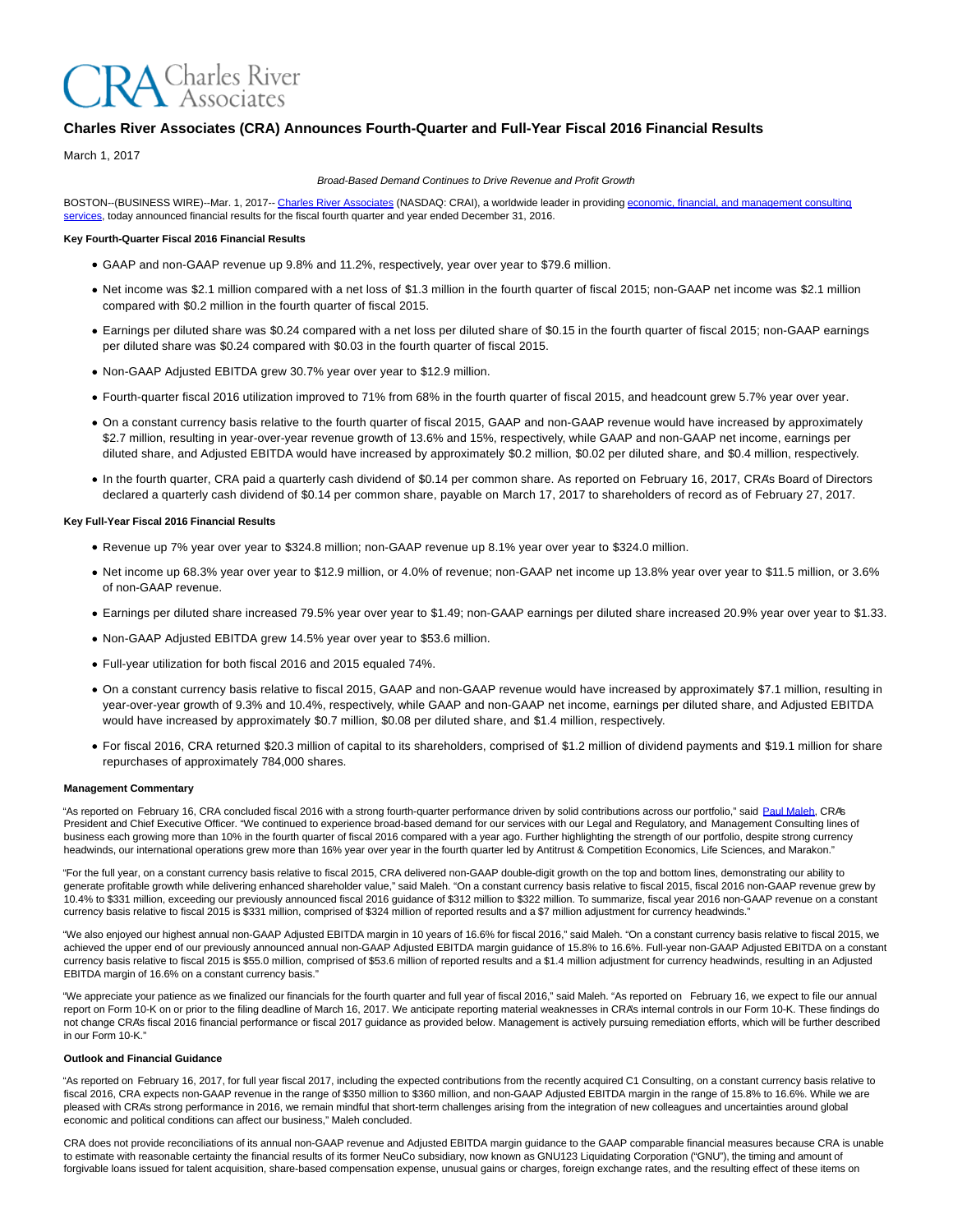CRA's taxes without unreasonable effort. These items are uncertain, depend on various factors, and may have a material effect on CRA's results computed in accordance with GAAP. A reconciliation between the historical GAAP and non-GAAP financial measures presented in this release is provided in the financial tables at the end of this release.

#### **Prepared CFO Remarks**

In combination with this press release, CRA has posted prepared remarks by its CFO Chad Holmes under ["Quarterly Earnings"](http://cts.businesswire.com/ct/CT?id=smartlink&url=http%3A%2F%2Fphx.corporate-ir.net%2Fphoenix.zhtml%3Fc%3D97435%26p%3Dirol-presentations&esheet=51518924&newsitemid=20170301006602&lan=en-US&anchor=Quarterly+Earnings&index=4&md5=9912246ee3a2df3305ae594f4f8fb636) in the " [Investor Relations"](http://cts.businesswire.com/ct/CT?id=smartlink&url=http%3A%2F%2Fphx.corporate-ir.net%2Fphoenix.zhtml%3Fc%3D97435%26p%3Dirol-IRHome&esheet=51518924&newsitemid=20170301006602&lan=en-US&anchor=Investor+Relations&index=5&md5=a6b9a01e9e2ecb2dcd29780a594db2ca) section on CRA's website at [http://www.crai.com.](http://cts.businesswire.com/ct/CT?id=smartlink&url=http%3A%2F%2Fwww.crai.com%2FDefault.aspx&esheet=51518924&newsitemid=20170301006602&lan=en-US&anchor=http%3A%2F%2Fwww.crai.com&index=6&md5=d504f41c6638385e143245ec6ef2082c) These remarks are offered to provide the investment community with additional background on CRA's financial results.

#### **About Charles River Associates (CRA)**

Charles River Associates® is a global consulting firm specializing in [economic, financial, and management consulting services.](http://cts.businesswire.com/ct/CT?id=smartlink&url=http%3A%2F%2Fwww.crai.com%2F&esheet=51518924&newsitemid=20170301006602&lan=en-US&anchor=economic%2C+financial%2C+and+management+consulting+services&index=7&md5=bd0471f58181608d9007e997b808297e) CRA advises clients on economic and financial matters pertaining to litigation and regulatory proceedings, and guides corporations through critical business strategy and performance-related issues. Since 1965, clients have engaged CRA for its unique combination of functional expertise and industry knowledge, and for its objective solutions to complex problems. Headquartered in Boston, CRA has offices throughout the world. Detailed information about Charles River Associates, a registered trade name of CRA International, Inc., is available at [www.crai.com.](http://cts.businesswire.com/ct/CT?id=smartlink&url=http%3A%2F%2Fwww.crai.com&esheet=51518924&newsitemid=20170301006602&lan=en-US&anchor=www.crai.com&index=8&md5=c28f705749a69d119c1d707430e5d7c8) Follow us on [LinkedIn,](http://cts.businesswire.com/ct/CT?id=smartlink&url=https%3A%2F%2Fwww.linkedin.com%2Fcompany%2Fcharles-river-associates&esheet=51518924&newsitemid=20170301006602&lan=en-US&anchor=LinkedIn&index=9&md5=ff10bb16f85b777e6605af0bd021e749) [Twitter,](http://cts.businesswire.com/ct/CT?id=smartlink&url=https%3A%2F%2Ftwitter.com%2FNews_CRA&esheet=51518924&newsitemid=20170301006602&lan=en-US&anchor=Twitter&index=10&md5=35447bd830dc33340173b3a79b19f32d) and [Facebook.](http://cts.businesswire.com/ct/CT?id=smartlink&url=https%3A%2F%2Fwww.facebook.com%2FCharlesRiverAssociates&esheet=51518924&newsitemid=20170301006602&lan=en-US&anchor=Facebook&index=11&md5=7683cad079ff622ce911d7a3ce61d8df)

#### **NON-GAAP FINANCIAL MEASURES**

In addition to reporting its financial results in accordance with U.S. generally accepted accounting principles, or GAAP, CRA has also provided in this release non-GAAP financial information. CRA believes that the use of non-GAAP measures in addition to GAAP measures is a useful method of evaluating its results of operations. CRA believes that presenting its financial results excluding the results of GNU, certain non-cash and/or non-recurring charges, and the other items identified below, and including presentations of Adjusted EBITDA and comparisons on a constant currency basis, are important to investors and management because they are more indicative of CRA's ongoing operating results and financial condition. These non-GAAP financial measures should be considered in conjunction with, but not as a substitute for, the financial information presented in accordance with GAAP, and the results calculated in accordance with GAAP and reconciliations to those results should be carefully evaluated. The non-GAAP financial measures used by CRA may be calculated differently from, and therefore may not be comparable to, similarly titled measures used by other companies. Specifically, for full-year fiscal 2017 guidance, CRA has excluded GNU's results; for the fourth quarter of 2016 and the full year fiscal 2016, CRA has excluded GNU's results and a non-cash charge relating to an increased liability for a future contingent consideration payment relating to a prior acquisition; and for the fourth quarter of fiscal 2015 and the full year fiscal 2015, CRA has excluded GNU's results (including its non-cash goodwill impairment charge in the fourth quarter of 2015) and a non-cash charge relating to an increased liability for a future contingent consideration payment relating to a prior acquisition. Also, in calculating "Adjusted EBITDA" from net income (loss) attributable to CRA for these fiscal periods and for purposes of the full-year fiscal 2017 guidance for Adjusted EBITDA margin, CRA has excluded net income (loss) attributable to noncontrolling interests (net of tax), interest expense, net; provision for income taxes, other income (expense), net; and the following non-cash expenses: depreciation and amortization, share-based compensation expenses, and amortization of forgivable loans.

Finally, CRA believes that fluctuations in foreign currency exchange rates can significantly affect its financial results. Therefore, CRA provides a constant currency presentation to supplement disclosures regarding its results of operations and performance. CRA calculates constant currency amounts by converting its applicable fiscal period local currency financial results using the prior fiscal year's corresponding period exchange rates. CRA has presented in this press release its GAAP and non-GAAP revenue, net income, earnings per diluted share, and Adjusted EBITDA, for the fourth quarter of fiscal 2016 on a constant currency basis relative to the fourth quarter of fiscal 2015, its full-year fiscal 2016 GAAP and non-GAAP revenue, net income, earnings per diluted share, and Adjusted EBITDA on a constant currency basis relative to fiscal 2015, and its guidance for full-year fiscal 2017 non-GAAP revenue and Adjusted EBITDA margin on a constant currency basis relative to fiscal 2016.

#### **SAFE HARBOR STATEMENT**

Statements in this press release concerning our future business, operating results and financial condition and determinations with respect to our internal controls over financial reporting, including those concerning guidance on future non-GAAP revenue and non-GAAP Adjusted EBITDA margin, the implied continuation of any current trend or ability, our reporting of material internal control weaknesses or the expected time for filing our annual report on Form 10-K for fiscal 2016, and statements using the terms "expect," "anticipate," or similar expressions, are "forward-looking" statements as defined in Section 21 of the Exchange Act. These statements are based upon our current expectations and various underlying assumptions. Although we believe there is a reasonable basis for these statements and assumptions, and these statements are expressed in good faith, these statements are subject to a number of additional factors and uncertainties. Our actual non-GAAP revenue and non-GAAP Adjusted EBITDA margin in fiscal 2017 on a constant currency basis relative to fiscal 2016 could differ materially from the guidance presented herein, and our actual performance and results may differ materially from the performance and results contained or implied by the other forward-looking statements made herein, due to many important factors. These factors include, but are not limited to, the possibility that the demand for our services may decline as a result of changes in general and industry specific economic conditions, the timing of engagements for our services, the effects of competitive services and pricing, our ability to attract and retain key employee or non-employee experts; the impact of a quarterly dividend and/or the failure to declare future dividends; the inability to integrate and utilize existing consultants and personnel; global economic conditions including less stable political and economic environments; foreign exchange rate fluctuations; unanticipated expenses and liabilities; risks inherent in international operations; changes in accounting standards, rules, and regulations; our ability to collect on forgivable loans should any become due; and professional and other legal liability. Additional risks and uncertainties are discussed in our periodic filings with the Securities and Exchange Commission under the heading "Risk Factors." The inclusion of such forward-looking information should not be regarded as our representation that the future events, plans, or expectations contemplated will be achieved. We undertake no obligation to update any forward-looking statements after the date of this press release, and we do not intend to do so.

## **CRA INTERNATIONAL, INC.**

## **UNAUDITED CONDENSED CONSOLIDATED STATEMENTS OF OPERATIONS INCLUDING A RECONCILIATION TO NON-GAAP RESULTS FOR THE QUARTER ENDED DECEMBER 31, 2016 COMPARED TO THE QUARTER ENDED JANUARY 2, 2016 (In thousands, except per share data)**

|                                        |                         |             |                               | Quarter Ended December 31, 2016 |                               |                          |                |          | Quarter Ended January 2, 2016 |       |                 |                         |                               |                          |                               |                          |                 |  |                 |
|----------------------------------------|-------------------------|-------------|-------------------------------|---------------------------------|-------------------------------|--------------------------|----------------|----------|-------------------------------|-------|-----------------|-------------------------|-------------------------------|--------------------------|-------------------------------|--------------------------|-----------------|--|-----------------|
|                                        |                         | <b>GAAP</b> |                               | Adjustments<br>to               |                               | <b>Adjustments</b><br>to |                |          | <b>Non-GAAP</b>               |       |                 | <b>GAAP</b>             |                               | <b>Adjustments</b><br>to |                               | <b>Adjustments</b><br>to |                 |  | Non-GAAP        |
|                                        | <b>GAAP</b>             | $%$ of      | <b>GAAP</b><br><b>Results</b> |                                 | <b>GAAP</b><br><b>Results</b> |                          |                | Non-GAAP | $%$ of                        |       | <b>GAAP</b>     | $%$ of                  | <b>GAAP</b><br><b>Results</b> |                          | <b>GAAP</b><br><b>Results</b> |                          | <b>Non-GAAP</b> |  | $%$ of          |
|                                        | <b>Results Revenues</b> |             | (Contingent<br>Liability) (1) |                                 | (GNU) (2)                     |                          | <b>Results</b> |          | <b>Revenues</b>               |       |                 | <b>Results Revenues</b> | (Contingent<br>Liability) (1) |                          | (GNU) (2)                     |                          | <b>Results</b>  |  | <b>Revenues</b> |
| Revenues                               | \$79,569                | 100.0%      | \$                            |                                 | \$                            | $\sim$                   | \$             | 79,569   |                               |       | 100.0% \$72,460 | 100.0%                  | \$                            | ٠                        | \$                            | 906                      | \$<br>71,554    |  | 100.0%          |
| Costs of services                      | 56,083                  | 70.5%       |                               | 69                              |                               |                          |                | 56,014   |                               |       | 70.4% 51,127    | 70.6%                   |                               | (71)                     |                               | 318                      | 50,880          |  | 71.1%           |
| Gross profit                           | 23,486                  | 29.5%       |                               | (69)                            |                               |                          |                | 23,555   |                               | 29.6% | 21,333          | 29.4%                   |                               | 71                       |                               | 588                      | 20,674          |  | 28.9%           |
| Selling, general and<br>administrative |                         |             |                               |                                 |                               |                          |                |          |                               |       |                 |                         |                               |                          |                               |                          |                 |  |                 |
| expenses                               | 17,836                  | 22.4%       |                               |                                 |                               | (40)                     |                | 17,876   |                               | 22.5% | 17,334          | 23.9%                   |                               |                          |                               | 660                      | 16,674          |  | 23.3%           |
| Depreciation and<br>amortization       | 2,035                   | 2.6%        |                               |                                 |                               |                          |                | 2,035    |                               | 2.6%  | 1,785           | 2.5%                    |                               |                          |                               |                          | 1,785           |  | 2.5%            |
| <b>GNU</b> goodwill<br>impairment      |                         | 0.0%        |                               |                                 |                               |                          |                |          |                               | 0.0%  | 4,524           | 6.2%                    |                               |                          |                               | 4,524                    |                 |  | 0.0%            |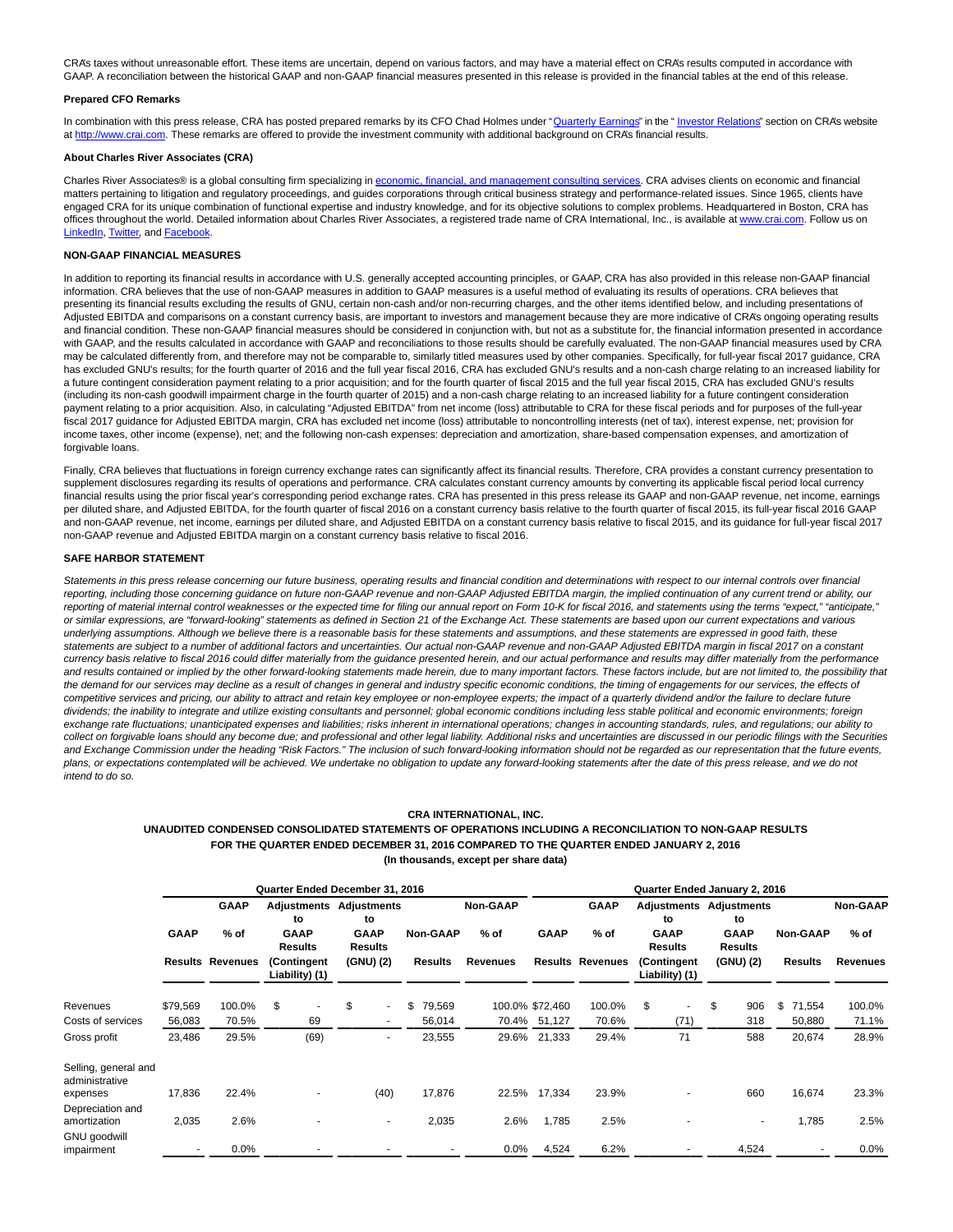| Income (loss) from<br>operations                                                          | 3,615                | 4.5%    | (69)       | 40       | 3,644             | 4.6%<br>(2,310)        | $-3.2%$          | 71               | (4,596)            | 2,215                    | 3.1%    |
|-------------------------------------------------------------------------------------------|----------------------|---------|------------|----------|-------------------|------------------------|------------------|------------------|--------------------|--------------------------|---------|
| Interest and other<br>(expense), net<br>Income (loss)                                     | (240)                | $-0.3%$ |            |          | (240)             | $-0.3%$                | (243)<br>$-0.3%$ |                  | (14)               | (229)                    | $-0.3%$ |
| before provision for<br>income taxes and<br>noncontrolling                                |                      |         |            |          |                   |                        |                  |                  |                    |                          |         |
| interest<br>(Provision for)<br>benefit from income                                        | 3,375                | 4.2%    | (69)       | 40       | 3,404             | 4.3%<br>(2, 553)       | $-3.5%$          | 71               | (4,610)            | 1,986                    | 2.8%    |
| taxes                                                                                     | (1, 299)             | $-1.6%$ | 13         |          | (1, 312)          | $-1.6%$                | 0.0%<br>(36)     |                  | 1,703              | (1,739)                  | $-2.4%$ |
| Net income (loss)<br>Net (income) loss<br>attributable to<br>noncontrolling               | 2,076                | 2.6%    | (56)       | 40       | 2,092             | 2.6%<br>(2,589)        | $-3.5%$          | 71               | (2,907)            | 247                      | 0.4%    |
| interests, net of tax                                                                     | (18)                 | 0.0%    |            | (18)     |                   | 0.0%<br>1,282          | 1.7%             |                  | 1,282              |                          | 0.0%    |
| Net income (loss)<br>attributable to CRA<br>International, Inc.                           | \$2,058              | 2.6%    | \$<br>(56) | \$<br>22 | \$<br>2,092       | 2.6% \$ (1,307)        | $-1.8%$          | $\sqrt{3}$<br>71 | \$<br>$(1,625)$ \$ | 247                      | 0.4%    |
| Net Income per<br>share attributable to<br>CRA International,<br>Inc.<br>Basic<br>Diluted | 0.25<br>\$<br>\$0.24 |         |            |          | 0.25<br>0.24<br>S | \$ (0.15)<br>\$ (0.15) |                  |                  |                    | \$<br>0.03<br>0.03<br>\$ |         |
| Weighted average<br>number of shares<br>outstanding:<br><b>Basic</b><br><b>Diluted</b>    | 8,269<br>8,443       |         |            |          | 8,269<br>8,443    | 8,876<br>8,876         |                  |                  |                    | 8,876<br>9,039           |         |

(1) This adjustment includes activity related to an increase in the liability for future contingent consideration payments in connection with a previous acquisition.

(2) These adjustments include activity related to GNU123 Liquidating Corporation ("GNU"), CRA's majority owned subsidiary formerly known as "NeuCo", in the Company's GAAP results. In April 2016, substantially all of GNU's assets were sold.

## **CRA INTERNATIONAL, INC.**

## **UNAUDITED CONDENSED CONSOLIDATED STATEMENTS OF OPERATIONS INCLUDING A RECONCILIATION TO NON-GAAP RESULTS FOR THE YEAR-TO-DATE PERIOD ENDED DECEMBER 31, 2016 COMPARED TO THE YEAR-TO-DATE PERIOD ENDED JANUARY 2, 2016 (In thousands, except per share data)**

|                                                                             |                |                 | Year-To-Date Period Ended December 31, 2016 |                                      |                 | Year-To-Date Period Ended January 2, 2016 |                |                 |                               |                                      |                 |                 |  |  |
|-----------------------------------------------------------------------------|----------------|-----------------|---------------------------------------------|--------------------------------------|-----------------|-------------------------------------------|----------------|-----------------|-------------------------------|--------------------------------------|-----------------|-----------------|--|--|
|                                                                             |                | <b>GAAP</b>     | to                                          | <b>Adjustments Adjustments</b><br>to |                 | Non-GAAP                                  |                | <b>GAAP</b>     | to                            | <b>Adjustments Adjustments</b><br>to |                 | Non-GAAP        |  |  |
|                                                                             | <b>GAAP</b>    | $%$ of          | <b>GAAP</b><br><b>Results</b>               | <b>GAAP</b><br><b>Results</b>        | <b>Non-GAAP</b> | $%$ of                                    | <b>GAAP</b>    | $%$ of          | <b>GAAP</b><br><b>Results</b> | <b>GAAP</b><br><b>Results</b>        | <b>Non-GAAP</b> | $%$ of          |  |  |
|                                                                             | <b>Results</b> | <b>Revenues</b> | (Contingent<br>Liability) (1)               | (GNU) (2)                            | <b>Results</b>  | <b>Revenues</b>                           | <b>Results</b> | <b>Revenues</b> | (Contingent<br>Liability) (1) | (GNU) (2)                            | <b>Results</b>  | <b>Revenues</b> |  |  |
| Revenues                                                                    | \$324,779      | 100.0%          | \$                                          | \$<br>826                            | \$323,953       | 100.0%                                    | \$303,559      | 100.0%          | \$                            | \$<br>3,765                          | \$299,794       | 100.0%          |  |  |
| Costs of services                                                           | 227,380        | 70.0%           | 72                                          | 452                                  | 226,856         | 70.0%                                     | 207,650        | 68.4%           | 762                           | 1,359                                | 205,529         | 68.6%           |  |  |
| Gross profit                                                                | 97,399         | 30.0%           | (72)                                        | 374                                  | 97,097          | 30.0%                                     | 95,909         | 31.6%           | (762)                         | 2,406                                | 94,265          | 31.4%           |  |  |
| Selling, general<br>and administrative                                      |                |                 |                                             |                                      |                 |                                           |                |                 |                               |                                      |                 |                 |  |  |
| expenses<br>Depreciation and                                                | 70,584         | 21.7%           |                                             | 1,103                                | 69,481          | 21.4%                                     | 72,439         | 23.9%           |                               | 3,065                                | 69,374          | 23.1%           |  |  |
| amortization<br><b>GNU</b> goodwill                                         | 7,896          | 2.4%            |                                             | $\overline{\phantom{a}}$             | 7,896           | 2.4%                                      | 6,552          | 2.2%            |                               |                                      | 6,552           | 2.2%            |  |  |
| impairment                                                                  |                | 0.0%            |                                             |                                      |                 | 0.0%                                      | 4,524          | 1.5%            |                               | 4,524                                |                 | 0.0%            |  |  |
| Income (loss) from<br>operations                                            | 18,919         | 5.8%            | (72)                                        | (729)                                | 19,720          | 6.1%                                      | 12,394         | 4.0%            | (762)                         | (5, 183)                             | 18,339          | 6.1%            |  |  |
| Interest and other<br>income (expense),                                     |                |                 |                                             |                                      |                 |                                           |                |                 |                               |                                      |                 |                 |  |  |
| net                                                                         | 2,970          | 0.9%            | ۰                                           | 3,828                                | (858)           | $-0.3%$                                   | (579)          | $-0.1%$         |                               | 557                                  | (1, 136)        | $-0.4%$         |  |  |
| Income (loss)<br>before provision for<br>income taxes and<br>noncontrolling |                |                 |                                             |                                      |                 |                                           |                |                 |                               |                                      |                 |                 |  |  |
|                                                                             | 21,889         | 6.7%            | (72)                                        | 3,099                                | 18.862          | 5.8%                                      | 11,815         | 3.9%            | (762)                         | (4,626)                              | 17,203          | 5.7%            |  |  |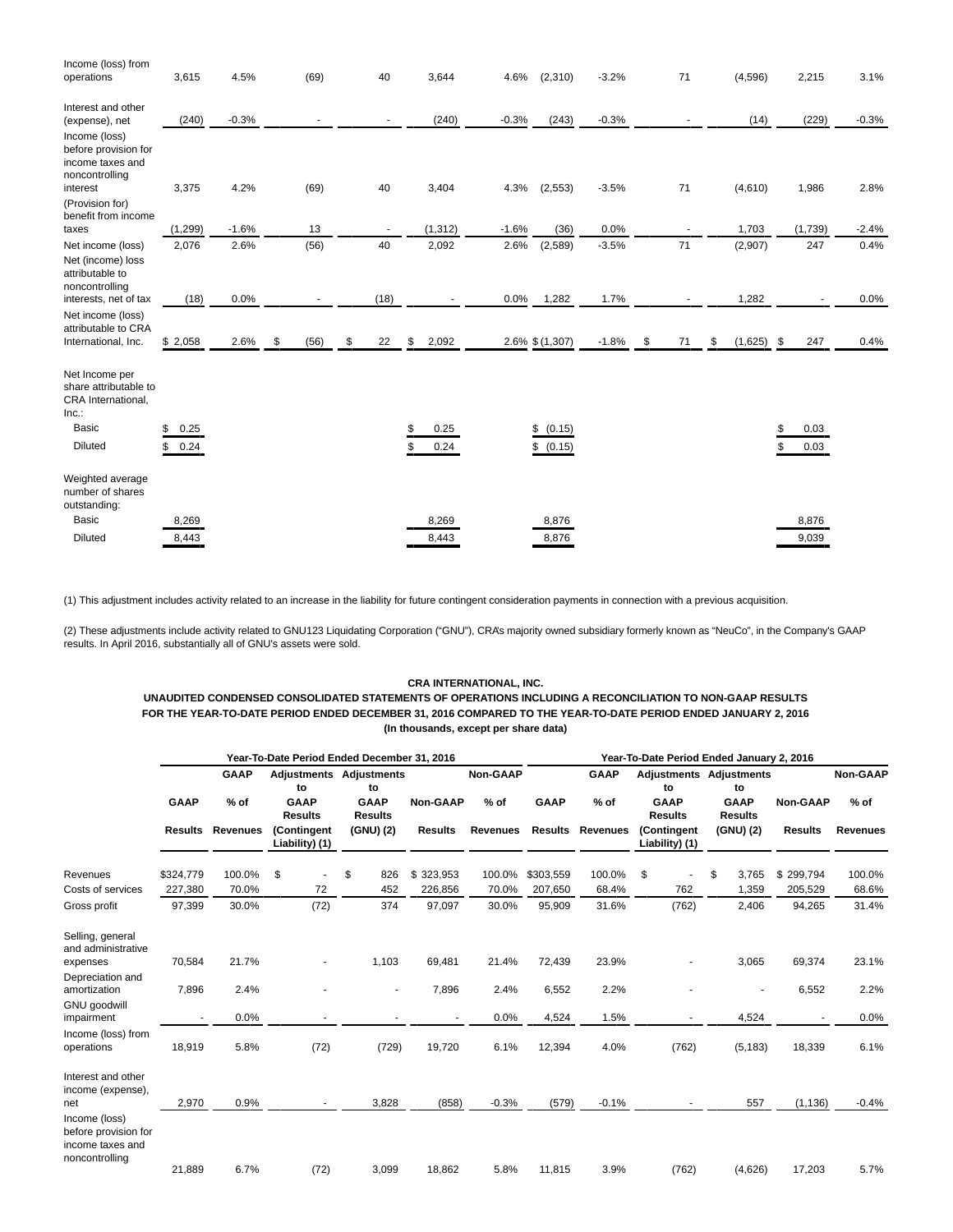| interest<br>(Provision for)<br>benefit from income<br>taxes                                       | (7,656)                  | $-2.4%$ | (246)                    | (50)        |               | (7,360)        | $-2.3%$ | (5,490)        |              | $-1.8%$ |      |       |     | 1,604   | (7,094)             | $-2.4%$ |
|---------------------------------------------------------------------------------------------------|--------------------------|---------|--------------------------|-------------|---------------|----------------|---------|----------------|--------------|---------|------|-------|-----|---------|---------------------|---------|
| Net income (loss)<br>Net (income) loss<br>attributable to<br>noncontrolling                       | 14,233                   | 4.4%    | (318)                    | 3,049       |               | 11,502         | 3.6%    | 6,325          |              | 2.1%    |      | (762) |     | (3,022) | 10,109              | 3.3%    |
| interests, net of tax                                                                             | (1, 345)                 | $-0.4%$ | $\overline{\phantom{a}}$ | (1, 345)    |               | $\sim$         | 0.0%    | 1,332          |              | 0.4%    |      |       |     | 1,332   |                     | 0.0%    |
| Net income (loss)<br>attributable to CRA<br>International, Inc.                                   | \$12,888                 | 4.0%    | (318)<br>\$              | \$<br>1,704 | $\mathfrak s$ | 11,502         |         | 3.6% \$ 7,657  |              | 2.5%    | - \$ | (762) | -\$ |         | $(1,690)$ \$ 10,109 | 3.3%    |
| Net Income per<br>share attributable<br>to CRA<br>International, Inc.:<br>Basic<br><b>Diluted</b> | \$<br>1.50<br>\$<br>1.49 |         |                          |             |               | 1.34<br>1.33   |         | \$<br>\$       | 0.84<br>0.83 |         |      |       |     |         | 1.12<br>1.10        |         |
| Weighted average<br>number of shares<br>outstanding:<br>Basic<br><b>Diluted</b>                   | 8,503<br>8,601           |         |                          |             |               | 8,503<br>8,601 |         | 9,010<br>9,195 |              |         |      |       |     |         | 9,010<br>9,195      |         |

(1) This adjustment includes activity related to an increase in the liability for future contingent consideration payments in connection with a previous acquisition.

(2) These adjustments include activity related to GNU123 Liquidating Corporation ("GNU"), CRA's majority owned subsidiary formerly known as "NeuCo", in the Company's GAAP results. In April 2016, substantially all of GNU's assets were sold.

## **CRA INTERNATIONAL, INC.**

**UNAUDITED ADJUSTED EBITDA INCLUDING A RECONCILIATION TO NON-GAAP ADJUSTED EBITDA**

**FOR THE QUARTER AND YEAR-TO-DATE PERIOD ENDED DECEMBER 31, 2016 COMPARED TO THE QUARTER AND YEAR-TO-DATE PERIOD ENDED JANUARY 2, 2016 (In thousands)**

|                                                                                                                                              | GAAP<br>Quarter<br>Ended<br><b>December</b> | <b>GAAP</b><br>$%$ of<br><b>Revenues</b> | to<br><b>GAAP</b><br><b>Results</b><br>(Contingent | to<br><b>GAAP</b><br><b>Results</b><br>(GNU) (2) |    | <b>Adjustments Adjustments Non-GAAP</b><br>Quarter<br>Ended<br>December | <b>Non-GAAP</b><br>$%$ of<br><b>Revenues</b> |     | <b>GAAP</b><br>Quarter<br>Ended<br>January 2, | <b>GAAP</b><br>$%$ of<br><b>Revenues</b> | to<br><b>GAAP</b><br><b>Results</b><br>(Contingent | Adjustments Adjustments Non-GAAP<br>to<br><b>GAAP</b><br><b>Results</b><br>(GNU) (2) | Quarter<br>Ended<br>January 2, | <b>Non-GAAP</b><br>$%$ of<br><b>Revenues</b> |
|----------------------------------------------------------------------------------------------------------------------------------------------|---------------------------------------------|------------------------------------------|----------------------------------------------------|--------------------------------------------------|----|-------------------------------------------------------------------------|----------------------------------------------|-----|-----------------------------------------------|------------------------------------------|----------------------------------------------------|--------------------------------------------------------------------------------------|--------------------------------|----------------------------------------------|
|                                                                                                                                              | 31, 2016                                    |                                          | Liability) (1)                                     |                                                  |    | 31, 2016                                                                |                                              |     | 2016                                          |                                          | Liability) (1)                                     |                                                                                      | 2016                           |                                              |
| Revenues                                                                                                                                     | 79,569                                      | 100.0%                                   | \$                                                 | \$                                               |    | \$<br>79,569                                                            | 100.0% \$                                    |     | 72,460                                        | 100.0%                                   | \$                                                 | \$<br>906                                                                            | \$<br>71,554                   | 100.0%                                       |
| Net income<br>(loss)<br>attributable to<br><b>CRA</b><br>International,<br>Inc.<br>Net Income<br>(loss)<br>attributable to<br>noncontrolling | \$<br>2,058                                 | 2.6%                                     | \$<br>(56)                                         | \$                                               | 22 | \$<br>2,092                                                             | 2.6%                                         | -\$ | (1, 307)                                      | $-1.8%$                                  | \$<br>71                                           | \$<br>$(1,625)$ \$                                                                   | 247                            | 0.3%                                         |
| interest, net<br>of tax                                                                                                                      | 18                                          | 0.0%                                     |                                                    |                                                  | 18 |                                                                         | 0.0%                                         |     | (1,282)                                       | $-1.8%$                                  |                                                    | (1, 282)                                                                             |                                | 0.0%                                         |
| Net income<br>(loss)<br>Interest                                                                                                             | 2,076                                       | 2.6%                                     | (56)                                               |                                                  | 40 | 2,092                                                                   | 2.6%                                         |     | (2,589)                                       | $-3.6%$                                  | 71                                                 | (2,907)                                                                              | 247                            | 0.3%                                         |
| expense, net<br>Provision for                                                                                                                | 113                                         | 0.1%                                     |                                                    |                                                  |    | 113                                                                     | 0.1%                                         |     | 136                                           | 0.2%                                     |                                                    | 14                                                                                   | 122                            | 0.2%                                         |
| (benefit from)<br>income taxes<br>Depreciation                                                                                               | 1,299                                       | 1.6%                                     | (13)                                               |                                                  |    | 1,312                                                                   | 1.6%                                         |     | 36                                            | 0.0%                                     |                                                    | (1,703)                                                                              | 1,739                          | 2.4%                                         |
| and<br>amortization                                                                                                                          | 2,035                                       | 2.6%                                     |                                                    |                                                  |    | 2,035                                                                   | 2.6%                                         |     | 1,785                                         | 2.5%                                     |                                                    |                                                                                      | 1,785                          | 2.5%                                         |
| <b>EBITDA</b>                                                                                                                                | 5,523                                       | 6.9%                                     | (69)                                               |                                                  | 40 | 5,552                                                                   | 7.0%                                         |     | (632)                                         | $-0.9%$                                  | 71                                                 | (4,596)                                                                              | 3,893                          | 5.4%                                         |
| Share-based<br>compensation<br>expenses<br>Amortization                                                                                      | 2,080                                       | 2.6%                                     |                                                    |                                                  |    | 2,080                                                                   | 2.6%                                         |     | 1,365                                         | 1.9%                                     |                                                    |                                                                                      | 1,365                          | 1.9%                                         |
| of forgivable<br>loans                                                                                                                       | 5.127                                       | 6.4%                                     |                                                    |                                                  |    | 5.127                                                                   | 6.4%                                         |     | 4,493                                         | 6.2%                                     |                                                    |                                                                                      | 4,493                          | 6.3%                                         |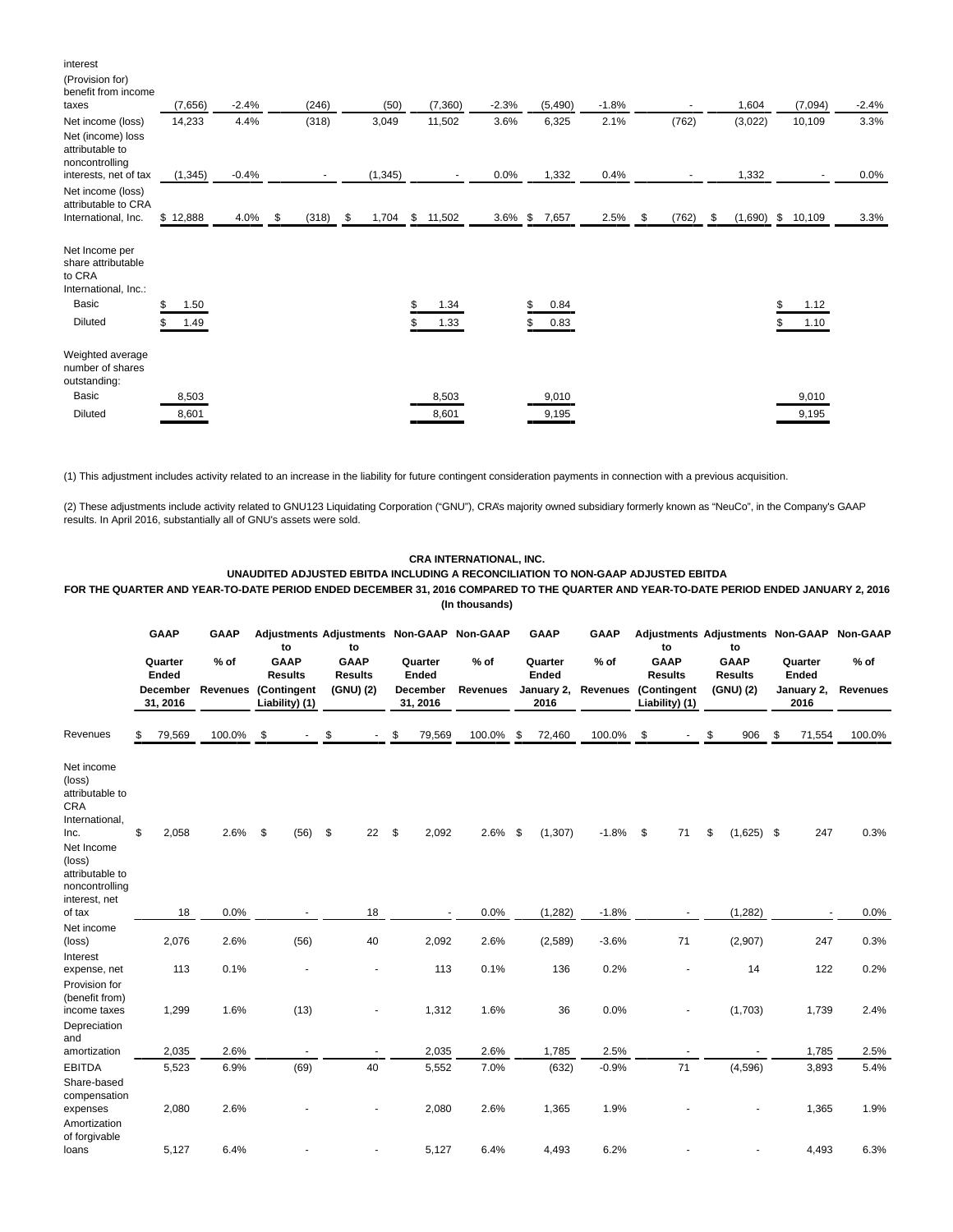| Other<br>expense, net                                                                                                                        |    | 126                             | 0.2%                        |                               |                               | 126                             | 0.2%                                      | 107                             | 0.1%        |                               |                               |     | 107                             | 0.1%                                      |
|----------------------------------------------------------------------------------------------------------------------------------------------|----|---------------------------------|-----------------------------|-------------------------------|-------------------------------|---------------------------------|-------------------------------------------|---------------------------------|-------------|-------------------------------|-------------------------------|-----|---------------------------------|-------------------------------------------|
| Adjusted<br><b>EBITDA</b>                                                                                                                    | \$ | 12,856                          | 16.2%                       | \$<br>(69)                    | \$<br>40                      | \$<br>12,885                    | 16.2%                                     | \$<br>5,333                     | 7.4%        | \$<br>71                      | \$<br>(4, 596)                | -\$ | 9,858                           | 13.8%                                     |
|                                                                                                                                              |    | <b>GAAP</b>                     | <b>GAAP</b>                 | to                            | to                            |                                 | Adjustments Adjustments Non-GAAP Non-GAAP | <b>GAAP</b>                     | <b>GAAP</b> | to                            | to                            |     |                                 | Adjustments Adjustments Non-GAAP Non-GAAP |
|                                                                                                                                              |    | Year-to-Date<br>Period<br>Ended | $%$ of                      | <b>GAAP</b><br><b>Results</b> | <b>GAAP</b><br><b>Results</b> | Year-to-Date<br>Period<br>Ended | $%$ of                                    | Year-to-Date<br>Period<br>Ended | $%$ of      | GAAP<br><b>Results</b>        | <b>GAAP</b><br><b>Results</b> |     | Year-to-Date<br>Period<br>Ended | % of                                      |
|                                                                                                                                              |    | December<br>31, 2016            | <b>Revenues (Contingent</b> | Liability) (1)                | (GNU) (2)                     | December<br>31, 2016            | Revenues                                  | January 2,<br>2016              | Revenues    | (Contingent<br>Liability) (1) | (GNU) (2)                     |     | January 2,<br>2016              | <b>Revenues</b>                           |
| Revenues                                                                                                                                     | \$ | 324,779                         | 100.0%                      | \$                            | \$<br>826                     | \$<br>323,953                   | 100.0%                                    | \$<br>303,559                   | 100.0%      | \$<br>÷,                      | \$<br>3,765                   | \$  | 299,794                         | 100.0%                                    |
| Net income<br>(loss)<br>attributable to<br><b>CRA</b><br>International,<br>Inc.<br>Net income<br>(loss)<br>attributable to<br>noncontrolling | \$ | 12,888                          | 4.0%                        | \$<br>(318)                   | \$<br>1,704                   | \$<br>11,502                    | $3.6\%$ \$                                | 7,657                           | 2.5%        | \$<br>(762)                   | \$<br>$(1,690)$ \$            |     | 10,109                          | 3.4%                                      |
| interest, net<br>of tax                                                                                                                      |    | 1,345                           | 0.4%                        |                               | 1,345                         |                                 | 0.0%                                      | (1, 332)                        | $-0.4%$     |                               | (1, 332)                      |     |                                 | 0.0%                                      |
| Net income                                                                                                                                   |    |                                 |                             |                               |                               |                                 |                                           |                                 |             |                               |                               |     |                                 |                                           |
| (loss)<br>Interest                                                                                                                           |    | 14,233                          | 4.4%                        | (318)                         | 3,049                         | 11,502                          | 3.6%                                      | 6,325                           | 2.1%        | (762)                         | (3,022)                       |     | 10,109                          | 3.4%                                      |
| expense, net<br>Provision for<br>(benefit from)                                                                                              |    | 470                             | 0.1%                        |                               | $\overline{7}$                | 463                             | 0.1%                                      | 538                             | 0.2%        |                               | 49                            |     | 489                             | 0.2%                                      |
| income taxes<br>Depreciation<br>and                                                                                                          |    | 7,656                           | 2.4%                        | 246                           | 50                            | 7,360                           | 2.3%                                      | 5,490                           | 1.8%        |                               | (1,604)                       |     | 7,094                           | 2.4%                                      |
| amortization                                                                                                                                 |    | 7,896                           | 2.4%                        |                               |                               | 7,896                           | 2.4%                                      | 6,552                           | 2.2%        |                               |                               |     | 6,552                           | 2.2%                                      |
| <b>EBITDA</b><br>Share-based<br>compensation                                                                                                 |    | 30,255                          | 9.3%                        | (72)                          | 3,106                         | 27,221                          | 8.4%                                      | 18,905                          | 6.2%        | (762)                         | (4, 577)                      |     | 24,244                          | 8.1%                                      |
| expenses<br>Amortization<br>of forgivable                                                                                                    |    | 6,866                           | 2.1%                        |                               |                               | 6,866                           | 2.1%                                      | 5,770                           | 1.9%        |                               |                               |     | 5,770                           | 1.9%                                      |
| loans<br>Other income<br>(expense),                                                                                                          |    | 19,150                          | 5.9%                        |                               |                               | 19,150                          | 5.9%                                      | 16,183                          | 5.3%        |                               |                               |     | 16,183                          | 5.4%                                      |
| net                                                                                                                                          |    | (3, 440)                        | $-1.1%$                     |                               | (3,836)                       | 396                             | 0.1%                                      | 41                              | 0.0%        |                               | (606)                         |     | 647                             | 0.2%                                      |
| Adjusted<br><b>EBITDA</b>                                                                                                                    | S. | 52,831                          | 16.3%                       | \$<br>(72)                    | \$<br>(730)                   | \$<br>53,633                    | 16.6%                                     | \$<br>40,899                    | 13.5%       | \$<br>(762)                   | \$<br>(5, 183)                | \$  | 46,844                          | 15.6%                                     |

(1) This adjustment includes activity related to an increase in the liability for future contingent consideration payments in connection with a previous acquisition.

(2) These adjustments include activity related to GNU123 Liquidating Corporation ("GNU"), CRA's majority owned subsidiary formerly known as "NeuCo", in the Company's GAAP results. In April 2016, substantially all of GNU's assets were sold.

## **CRA INTERNATIONAL, INC. UNAUDITED CONDENSED CONSOLIDATED BALANCE SHEETS (In thousands)**

|                                       | December 31, January 2,<br>2016 |           |  | 2016    |
|---------------------------------------|---------------------------------|-----------|--|---------|
| <b>Assets</b>                         |                                 |           |  |         |
| Cash and cash equivalents             | \$                              | 53.530 \$ |  | 38.139  |
| Accounts receivable and unbilled, net |                                 | 91,789    |  | 86,377  |
| Other current assets                  |                                 | 25,192    |  | 16,278  |
| Total current assets                  |                                 | 170,511   |  | 140.794 |
| Property and equipment, net           |                                 | 36.381    |  | 31,338  |
| Goodwill and intangible assets, net   |                                 | 77.449    |  | 80.561  |
| Other assets                          |                                 | 39.301    |  | 61.024  |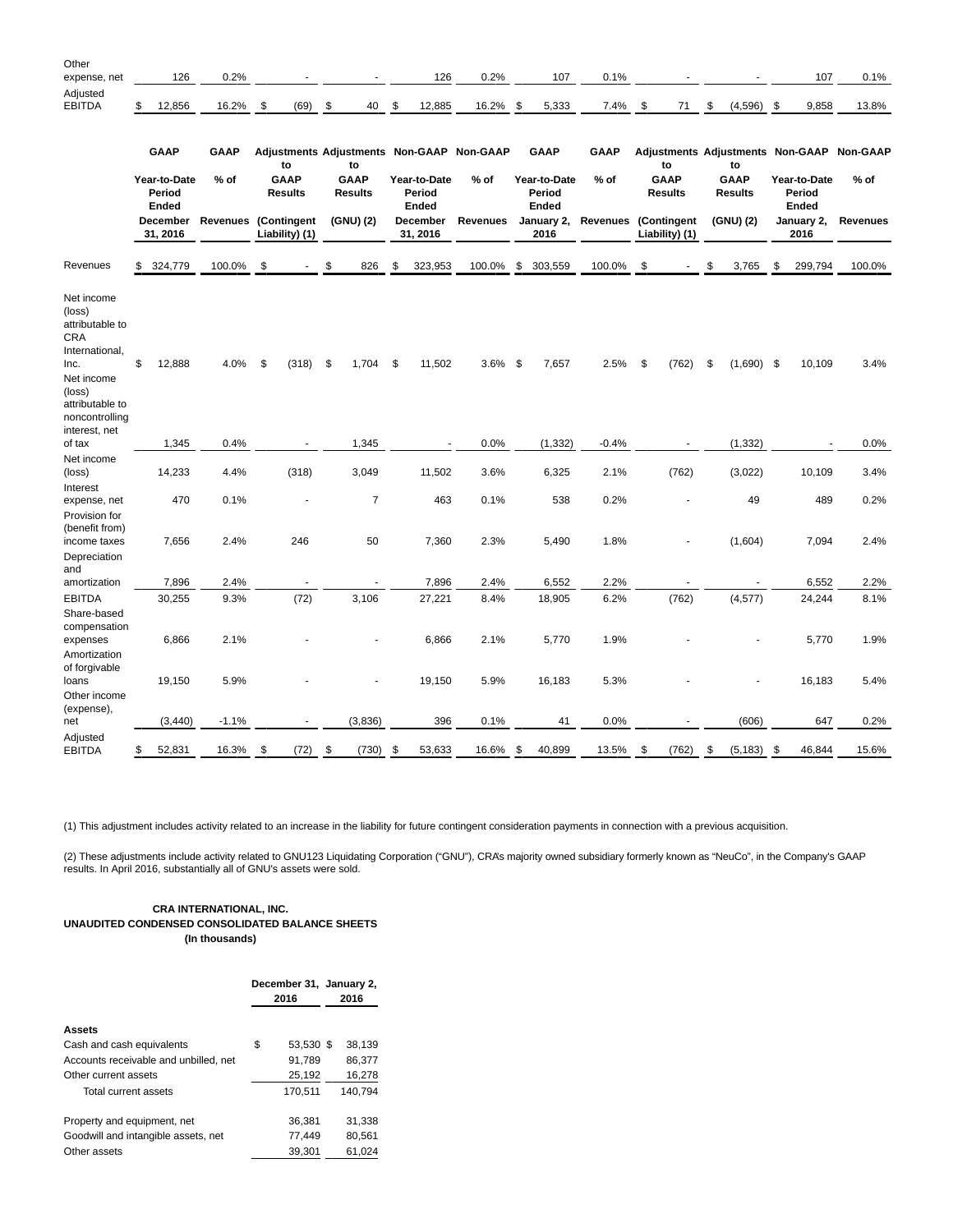| Total assets                               | S  |            | 323,642 \$ 313,717 |
|--------------------------------------------|----|------------|--------------------|
| Liabilities and shareholders' equity       |    |            |                    |
| <b>Current liabilities</b>                 | \$ | 94.100 \$  | 86.458             |
| Long-term liabilities                      |    | 21,659     | 16,191             |
| <b>Total liabilities</b>                   |    | 115,759    | 102.649            |
| Total shareholders' equity                 |    | 207,883    | 211,068            |
| Total liabilities and shareholders' equity | \$ | 323.642 \$ | 313,717            |
|                                            |    |            |                    |

## **CRA INTERNATIONAL, INC. UNAUDITED CONDENSED CONSOLIDATED STATEMENTS OF CASH FLOWS** (In thousands)

|                                                                                  | <b>Fiscal Year-to-Date</b> | <b>Fiscal Year-to-Date</b> |    |            |  |
|----------------------------------------------------------------------------------|----------------------------|----------------------------|----|------------|--|
|                                                                                  |                            | December 31,               |    | January 2, |  |
|                                                                                  |                            | 2016                       |    | 2016       |  |
| Operating activities:                                                            |                            |                            |    |            |  |
| Net income                                                                       | \$                         | 14,233                     | \$ | 6,325      |  |
| Adjustments to reconcile net income                                              |                            |                            |    |            |  |
| to net cash provided by operating activities, net of effect of acquired business |                            |                            |    |            |  |
| GNU gain on sale of business (1)                                                 |                            | (3,836)                    |    |            |  |
| Non-cash items, net                                                              |                            | 26,676                     |    | 20,717     |  |
| Accounts receivable and unbilled services                                        |                            | (9,020)                    |    | (4,210)    |  |
| Working capital items, net                                                       |                            | 20,110                     |    | (2,408)    |  |
| Net cash provided by operating activities                                        |                            | 48,163                     |    | 20,424     |  |
| Investing activities:                                                            |                            |                            |    |            |  |
| Purchase of property and equipment                                               |                            | (13,023)                   |    | (17, 975)  |  |
| GNU cash proceeds from sale of business assets                                   |                            | 1,100                      |    |            |  |
| Collections on notes receivable                                                  |                            |                            |    | 1,557      |  |
| Payments on notes receivable                                                     |                            |                            |    | (78)       |  |
| Net cash used in investing activities                                            |                            | (11, 923)                  |    | (16, 496)  |  |
| Financing activities:                                                            |                            |                            |    |            |  |
| Issuance of common stock, principally stock option exercises                     |                            | 2,853                      |    | 602        |  |
| Payments on notes payable                                                        |                            | (75)                       |    | (300)      |  |
| Borrowings under line of credit                                                  |                            | 7,500                      |    | 4,000      |  |
| Repayments under line of credit                                                  |                            | (7,500)                    |    | (4,000)    |  |
| Cash dividend paid to shareholders                                               |                            | (1, 166)                   |    |            |  |
| Excess tax benefits from share based compensation                                |                            | 393                        |    | 128        |  |
| Tax withholding payments reimbursed by restricted shares                         |                            | (1,880)                    |    | (668)      |  |
| Repurchase of common stock                                                       |                            | (19, 315)                  |    | (12,806)   |  |
| Net cash used in financing activities                                            |                            | (19, 190)                  |    | (13, 044)  |  |
| Effect of foreign exchange rates on cash and cash equivalents                    |                            | (1,659)                    |    | (944)      |  |
| Net increase (decrease) in cash and cash equivalents                             |                            | 15,391                     |    | (10,060)   |  |
| Cash and cash equivalents at beginning of period                                 |                            | 38,139                     |    | 48,199     |  |
|                                                                                  |                            |                            |    |            |  |
| Cash and cash equivalents at end of period                                       | \$                         | 53,530                     | \$ | 38,139     |  |
| Noncash investing and financing activities:                                      |                            |                            |    |            |  |
| Issuance of common stock for acquired business                                   | \$                         | 44                         | \$ | 42         |  |
| Purchases of property and equipment not yet paid for                             | \$                         | 118                        | \$ | 1,593      |  |
| Purchases of property and equipment paid by a third party                        | \$                         | 92                         | \$ | 2,785      |  |
| Asset retirement obligations                                                     | \$                         | 844                        | \$ |            |  |
| Supplemental cash flow information:                                              |                            |                            |    |            |  |
| Cash paid for income taxes                                                       | \$                         | 6,184                      | \$ | 9,688      |  |
| Cash paid for interest                                                           | \$                         | 405                        | \$ | 240        |  |
| Securities received from a customer for settlement of accounts receivable        | \$                         |                            | \$ | 192        |  |

(1) These adjustments include activity related to GNU123 Liquidating Corporation ("GNU"), CRA's majority owned subsidiary formerly known as "NeuCo", in the Company's GAAP results. In April 2016, substantially all of GNU's assets were sold.